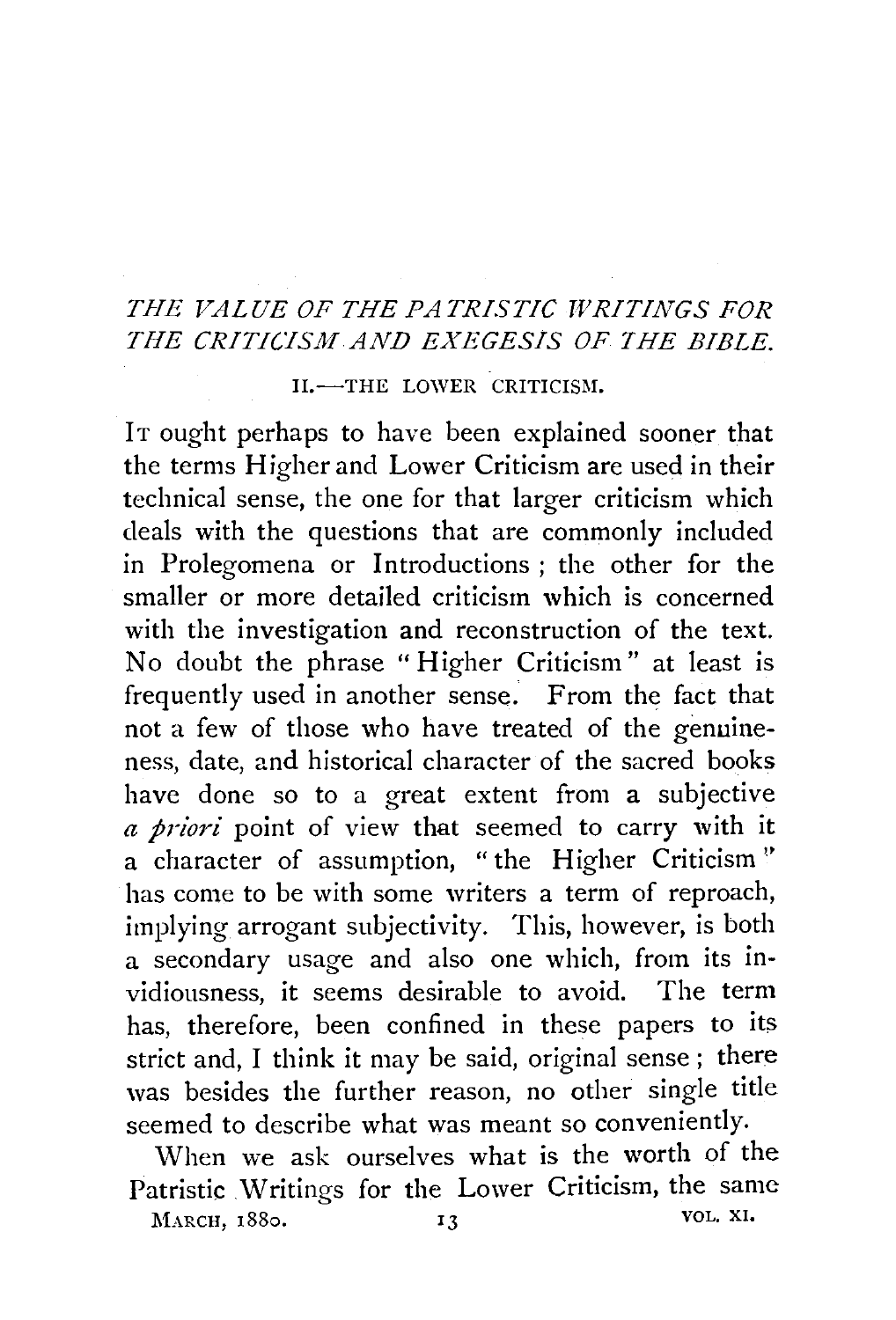kind of division naturally suggests itself as in the case of the Higher. We may consider their value as *unconsciously* supplying materials for modern criticism, and we may also endeavour to form some estimate of the direct and *conscious* attempts which they contain at external criticism.

Every student knows that the quotations from the New Testament in the writings of the Fathers form one of the three main classes of evidence upon which the textual critic has to depend-MSS. and Versions being the other two. They are subject, as evidence, to some special limitations and drawbacks. The text of many of the Fathers is still itself in an unsatisfactory state, especially in this very matter of Biblical quotations ; and it is often difficult to be certain that the writer is quoting directly from his MS. and not loosely from memory. Patristic evidence, unless it is very explicit, so long as it stands alone, counts almost for nothing. It is only when it coincides with the evidence of MSS., or with some unmistakable indication in the Versions, that any stress can be laid upon it. But whenever this is the case, it rises at once into great importance.

There is one respect, indeed, in which patristic evidence is perhaps the most important of all. It has the ·immense advantage of being dated. And not only is it dated, but the dates carry us back to within a century of the time when the autograph copies of some of the books of Scripture (the Gospel of St. Luke, and the Acts, in all probability, and the Gospel of St. John) themselves were written. In the three quarters of a century-A.D.  $175-250$ -we have a number of voluminous writers, in the extant remains of one of whom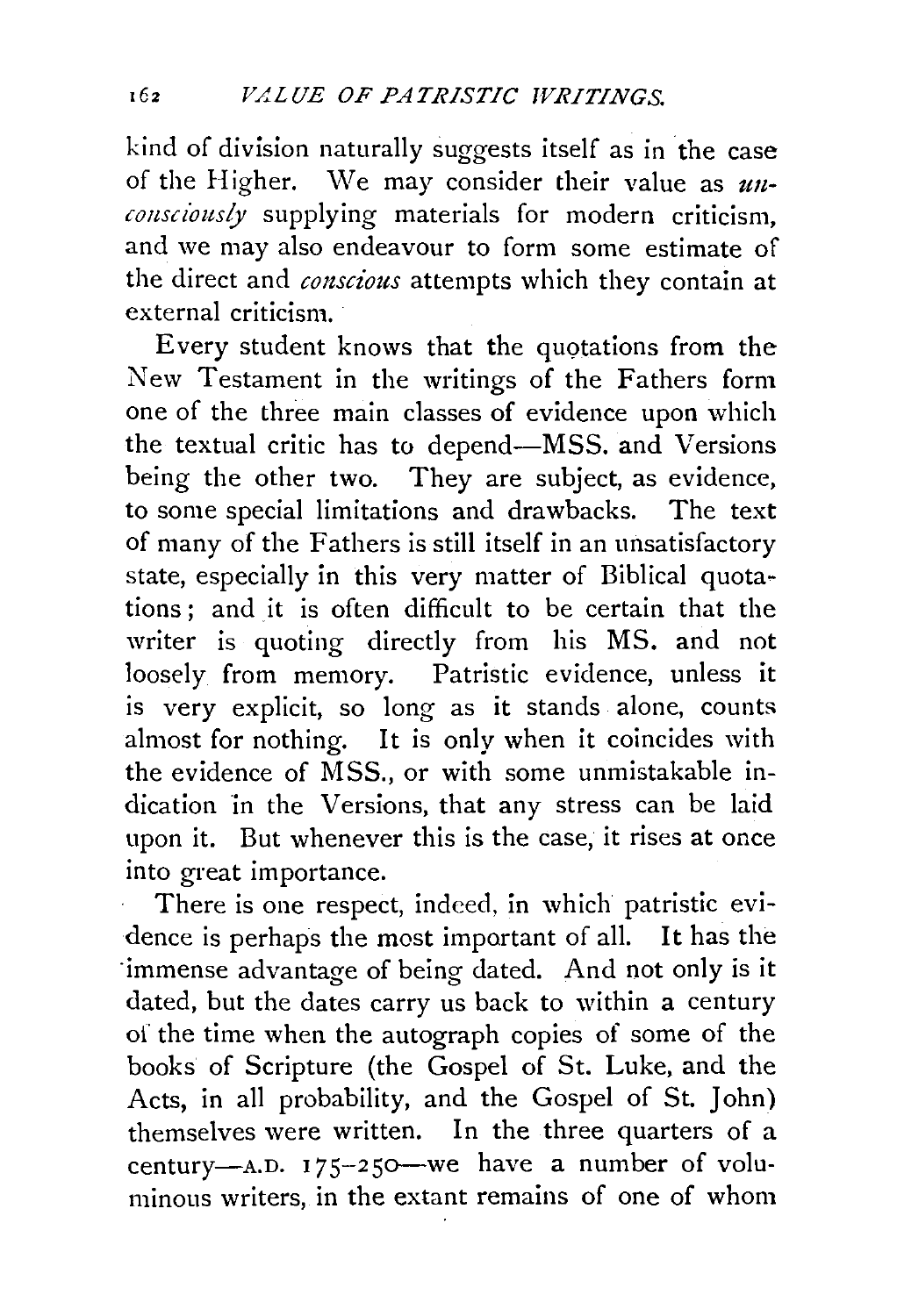.alone (Origen) it is said that "the greater part of the New Testament is actually quoted." 1

Neither MSS. nor Versions can shew anything to compare with this. The earliest dated MS. of the Greek Testament was written  $A.D. Q4Q.<sup>2</sup>$  Of the rest two only date back to the fourth century and two to the fifth. The .date even of these is matter of not quite certain inference, from the form of the letters, the .amount and nature of the punctuation, the insertion -of breathings, division into paragraphs, and the like. The date assigned must needs be rough and approximate. And if this is the case with the MSS. themselves, still more must it be so-prior to the appli-.cation of collateral tests-with the text which they embody. A MS. of the fifth century may be copied from one only a few years older than itself. A MS. .of the tenth or eleventh century may be copied from -one of the third. 3 The fifth century MS. may be removed from the original by some seventy or eighty -transcriptions; the MS. of the tenth century by less than half as many. In an active literary centre copies would be rapidly multiplied and passed from hand to hand, and the fashionable emendations and corrections would soon acquire currency; while it is easy to imagine that in some quiet monastery, where the thirst for knowledge was less eager, a monk who wished to transcribe the whole or part of the precious volume might find himself thrown back upon some ancient -copy which had lain neglected upon the shelves for

<sup>&</sup>lt;sup>1</sup> Tregelles, in Horne's *Introduction*, vol. iv. p. 334. (Tenth Edition.)

<sup>&</sup>quot; Scrivener, *Introduction,* p. 28. (Second Edition.)

<sup>&</sup>lt;sup>3</sup> This is not altogether a supposed case. It would describe, not unfairly, the relation between the text of Cod. A (Alexandrinus) and the cursive  $\overline{N}$ o. 33 ,(Gospels).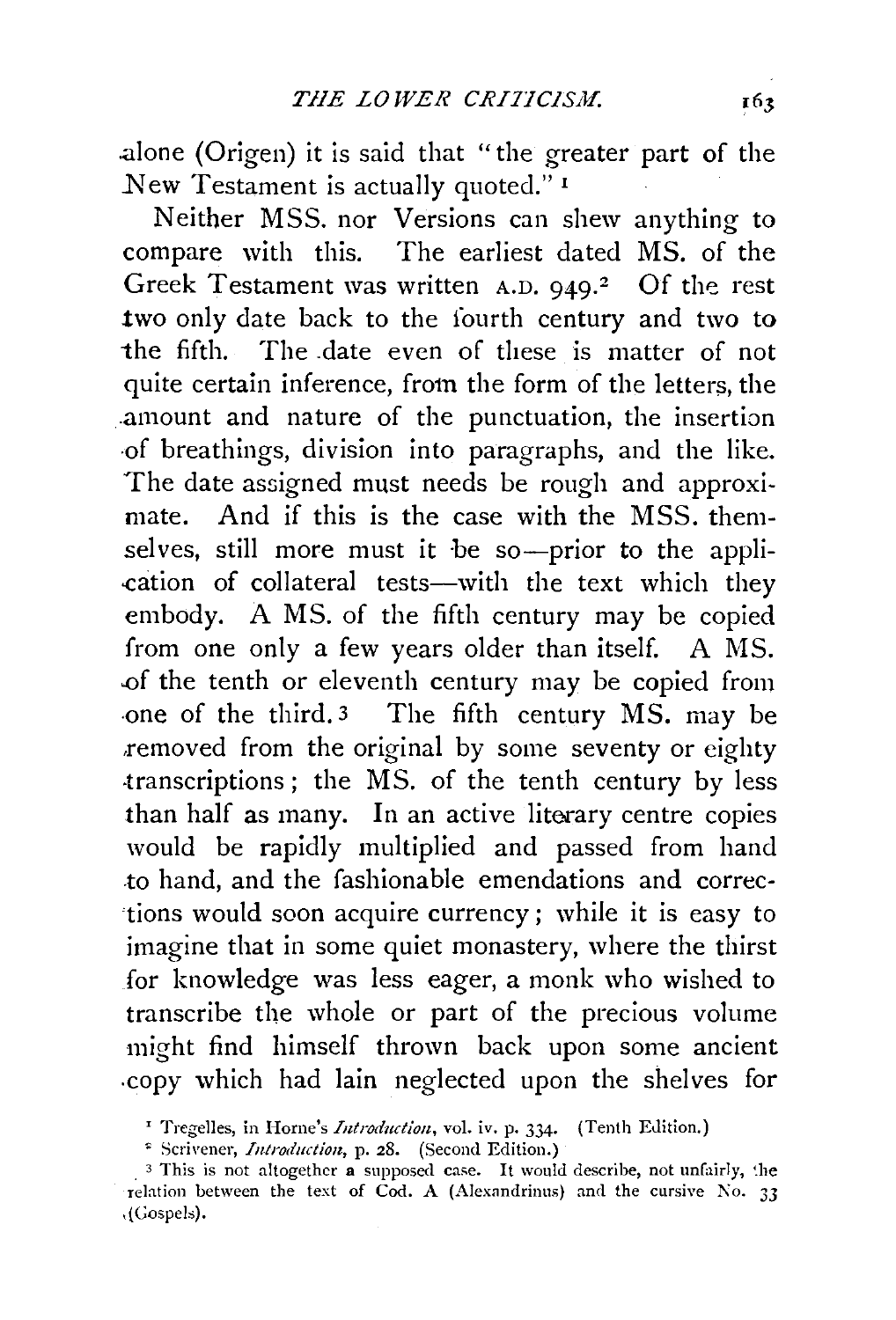centuries. Taken simply by itself, a MS. does not tell its own tale. Its text may be of the very oldest, or it may be quite recent. The date at which the MS. was. written is a *terminus ad quem,* and nothing more.

There is the same uncertainty in regard to the Versions. Some of these, indeed, are dated. The different stages in Jerome's great work, commonly called the Vulgate, are clearly marked. The New Testament portion, which was simply a revision of the Old Latin, appears to have been begun in A.D. 382, and finished about 385. The translation of the Old Testament, which, with the exception of the Psalter, was made: directly from the Hebrew, was finished about A.D. 405. The Gothic Version (which, however, has come down, to us in a somewhat corrupted form) was made by· Ulphilas, who lived between  $A.D. 318-388$ . The-Philoxenian Syriac is dated A.D. 508, and the revision of the same version by Thomas of Harkel, A.D. 616. As for the remaining versions, if we were left to them alone, we should have no means of determining their· relative antiquity. For instance, when the Curetonian. Syriac was discovered in a MS. of the fifth century,. there was quite a *primâ facie* case in favour of the view which was stoutly maintained by one school of critics, that it was really a later version than the Peshito, though this latter was only extant in one MS. of the sixth century, and in others of the eighth and later. It was, however, quoted by Ephraem Syrus and otherwriters from the fourth century downwards. For the use of the Curetonian Syriac only some ambiguous. evidence could be produced from the writings of Aphraates in this century, and then nothing more until a single casual allusion of Dionysius Barsalibi in the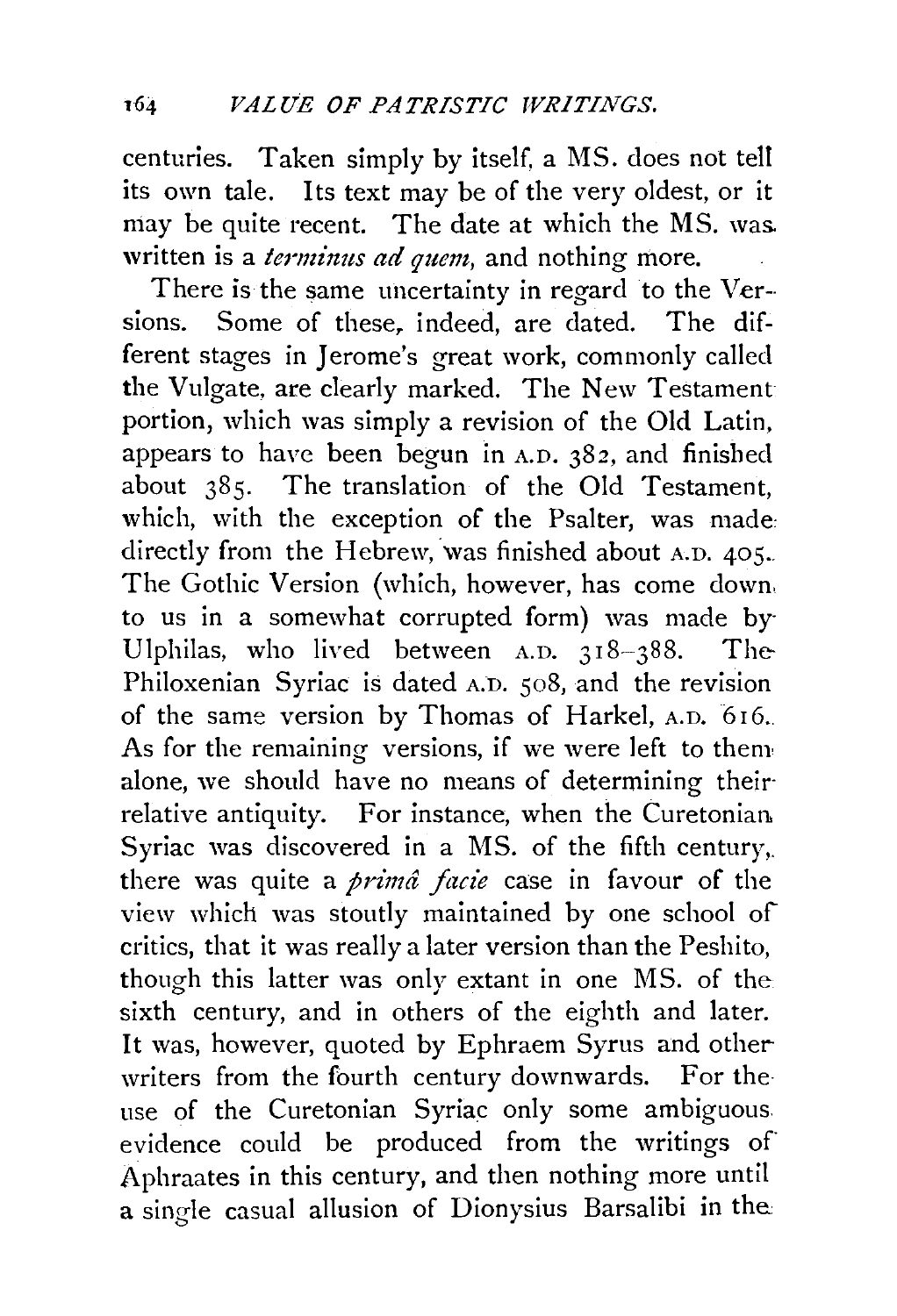twelfth. So far the balance of patristic evidence seemed decidedly in favour of the version which was already in possession of the field. But when the range of investigation was extended, when indirect evidence was taken into account, and the character of the text presented by the Curetonian Version carefully weighed, the tables were turned as decidedly. Here, too, the ultimate arbitrament lay with the patristic quotations.

It may be well to give a few examples of the kind of evidence that was adduced.<sup> $I$ </sup> It should be remembered that the Curetonian Syriac exists only in fragments, including about twenty-one chapters of St. Matthew, nine of St. Luke, and five of St. John, with the last four verses of St. Mark. In the first Chapter of St. Matthew's Gospel, it has a reading apparently unimportant, but really presenting remarkable phenomena. In Verse 18, all the Greek MSS. with but one exception, the two Egyptian Versions, the Peshito, Origen, .and other Fathers, read as our Authorized Version, "' Now the birth of Jesus Christ was on this wise." The single exception to the unanimity of the Greek MSS. is Codex B (Vaticanus), which has the words "Jesus Christ" in reversed order. The Old Latin, the Vulgate, and the Curetonian Syriac alone unite in reading " Christ" (" The birth of *the Christ* was on this wise"). Here, it will be thought, at once is an argument *against* the value of the Versions in question. That, perhaps, may be ; but, at any rate, it is not an argument against the antiquity of their text, for a writer .older even than Origen states expressly that the read-

<sup>&</sup>lt;sup>1</sup> The examples that follow are suggested by various places in Tregelles  $\hat{O}n$  the Printed Text of the Greek Testament. (London. 1854.) Others might easily have been collected from the critical editions ; but those which are given, though well known, will, perhaps, have more point.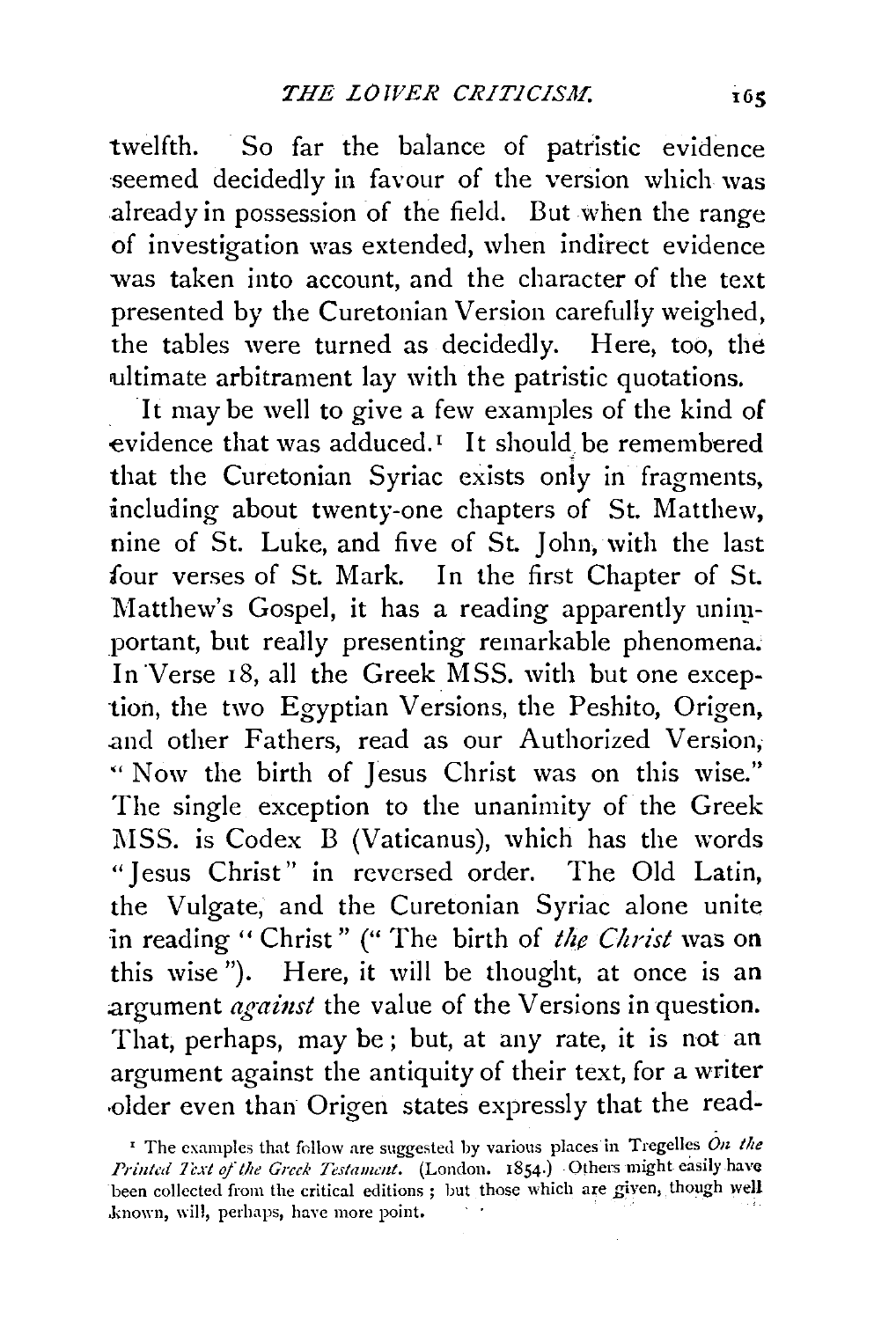ing in his copies was "Christ" only. He is arguing against the Valentinian Gnostics, who maintained that Jesus was not the Christ at his birth, but only became so subsequently. lremeus thinks that the phrasing of this verse was providentially designed to refute them, inasmuch as it is said, in so many words, that "the Christ (as such) was born." Without, therefore, deciding as to the merits of the reading, we have at least. proof that it was current in Gaul before the end of the second century.

In the Sermon on the Mount there is an almost equal unanimity of MSS. in supporting the common order of the two benedictions on the Mourners and the Meek. Codex D (Bezæ) alone inverts them, with representative copies of the Old Latin, the Vulgate, and Cureton's Syriac. Here it is Origen who clearly shews. by the form of his comment, that this inverted order was that which lay before him. The Peshito is on the. other side.

In Matthew xviii. 35, a small group of the oldest. MSS., with the Curetonian and Egyptian Versions,. concur in omitting " their trespasses." Origen again. supports, and the Peshito goes with the majority.

In the famous passage (Matt. xix.  $17$ ), "Why callest" thou me good?" the two Syriac Versions are once more divided, and an explicit statement by Origen is. thrown into the same scale with the Curetonian.

The evidence is similarly marshalled for the omission or retention of the clause, "thy will be done," in St. Luke's Version of the Lord's Prayer (Luke xi. 2). The Curetonian is for the omission, the Peshito for the retention, and this time not only Origen but Tertullian side with the Curetonian.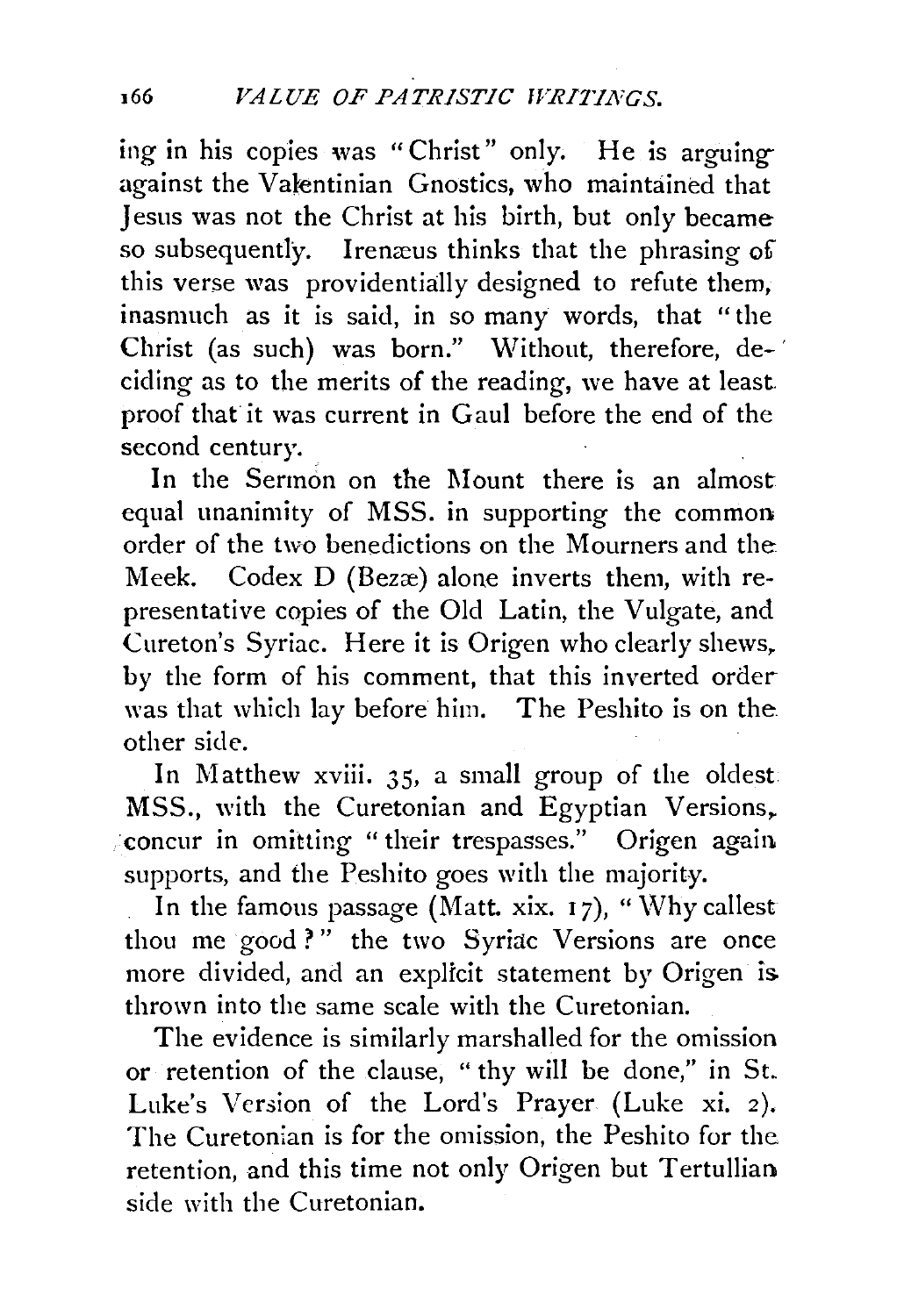Similar phenomena meet us in John iv. 43. Origen, Cyril of Jerusalem, and the group of oldest MSS., are with the Curetonian Version, the majority of later authorities with the Peshito. Cyril, again, and the oldest MSS. support the Curetonian against its sister Version in a certain omission in John v. 16.

These instances might easily be added to, and some, perhaps, might be quoted on the other side. They are not given as proofs, but only as specimens of the *kind* of proof which has decided the best textual critics to regard the Curetonian Version as presenting an older type of text than the Peshito ; to treat them, in fact, as bearing the same sort of relation to each other that the Old Latin (or at least some one form of the Old Latin) bears to the Vulgate.

And the principles thus illustrated may be very widely extended. It is by an indefinite repetition of the same process that the conclusion has been reached which lies at the foundation of textual criticism :—viz., *that a cer*tain group of ancient authorities, though in fewer numbers, is to be preferred to the later authorities, though *in greater numbers.* This is the principle for which Tregelles was contending all his life, against an in· fluential and not incompetent opposition; and the cause for which he contended may now be considered won. The Archimedean point, so to speak, was supplied by the patristic quotations. These came in to prove that the text represented by a certain small group of MSS. -not all themselves necessarily early in date-was really the text current in the best copies at the end of the second century, that it was really that which was nearest to the times of the Apostles, that the other varieties of text were superinduced upon it, and not it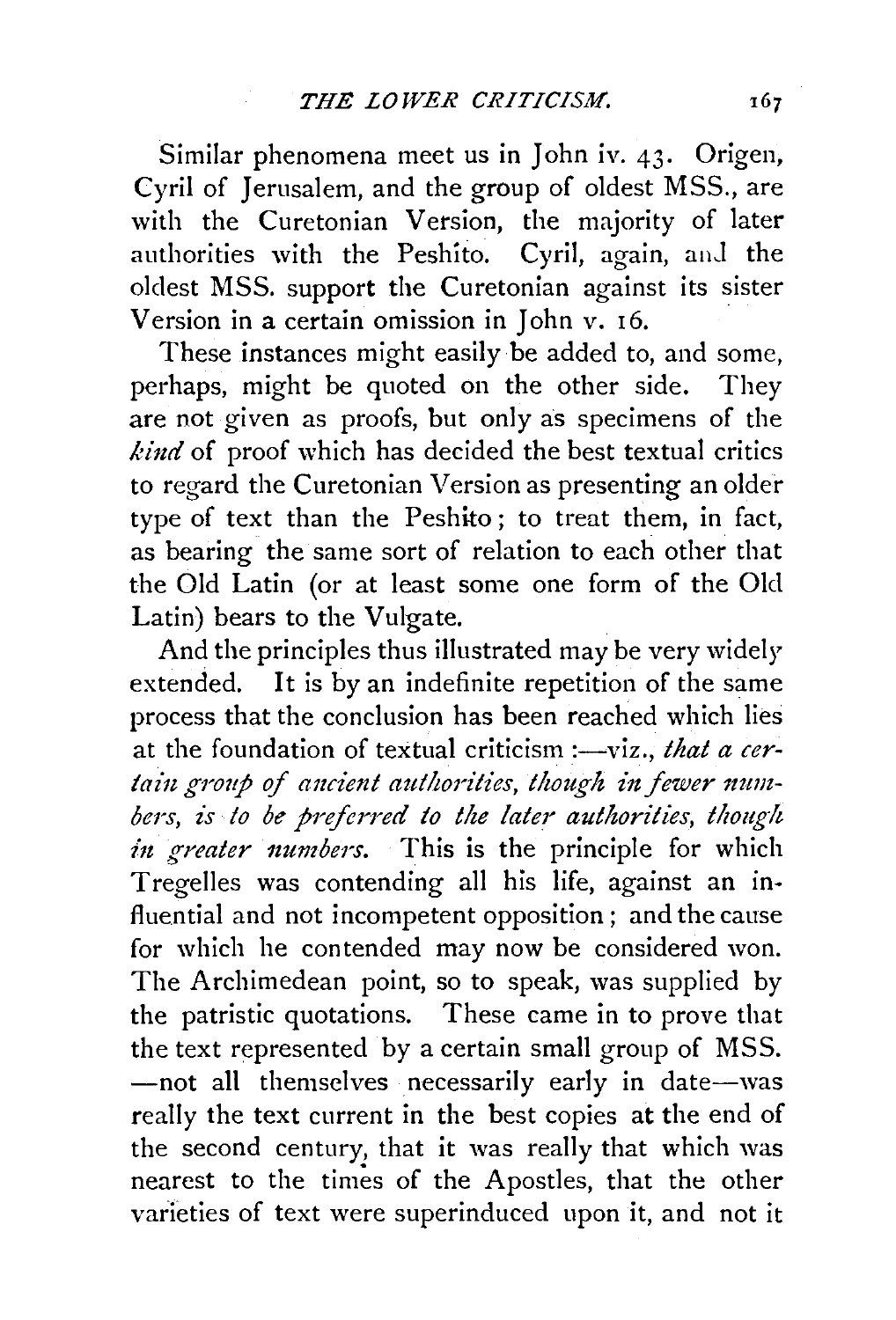superinduced upon them. Tregelles asserts that the number of readings confirmed in this way is from two to three thousand,<sup>I</sup> and there can be little doubt that the assertion is warranted by the facts.

It is true that there is another kind of confirmation which these principles received  $-$  that supplied by Internal Evidence. Evidence of this internal kind is no doubt easily open to abuse. \Vhere it is ambiguous it is really worthless. But there is an immense number of minute and, in themselves, unimportant cases, where it is not ambiguous—cases of correction to more regular and fluent Greek; cases where the text of our Gospel has been harmonized so as to correspond with another, and the like-and in the immense multitude of these cases one group of MSS. and authorities is found to be far superior to the rest.<sup>2</sup> 主教

But with this second class of corroboratory evidence we have not here to do. All that I need call attention to now is the importance of the part played by quotations from the writings of the Fathers in settling the very first principles that textual criticism has to go upon. Those principles might have stood upon the evidence of these quotations alone. As it is, they are otherwise confirmed; but this fact is in itself only a clearer proof of their value.

But the patristic quotations are not confined to this

<sup>1</sup> On the Printed Text, &c., p. 148 n.

<sup>2</sup> I am aware that both Dr. Scrivener and Mr. McClellan (The New Testament, vol. i. pp. xxx.-xxxiv.) have given lists in which they consider it proved, chiefly by internal evidence, that Codd.  $\aleph$  B are in error. But these lists are chosen on a wrong method. Instead of taking the number of simple cases where the bearing of internal considerations is quite clear, and arguing from these up to the more difficult cases, these latter have been attacked at once without any such preparation ; and the way in which the internal evidence presents itself to a single mind is faken as if it were final, whereas really there is often much to be said on the other side.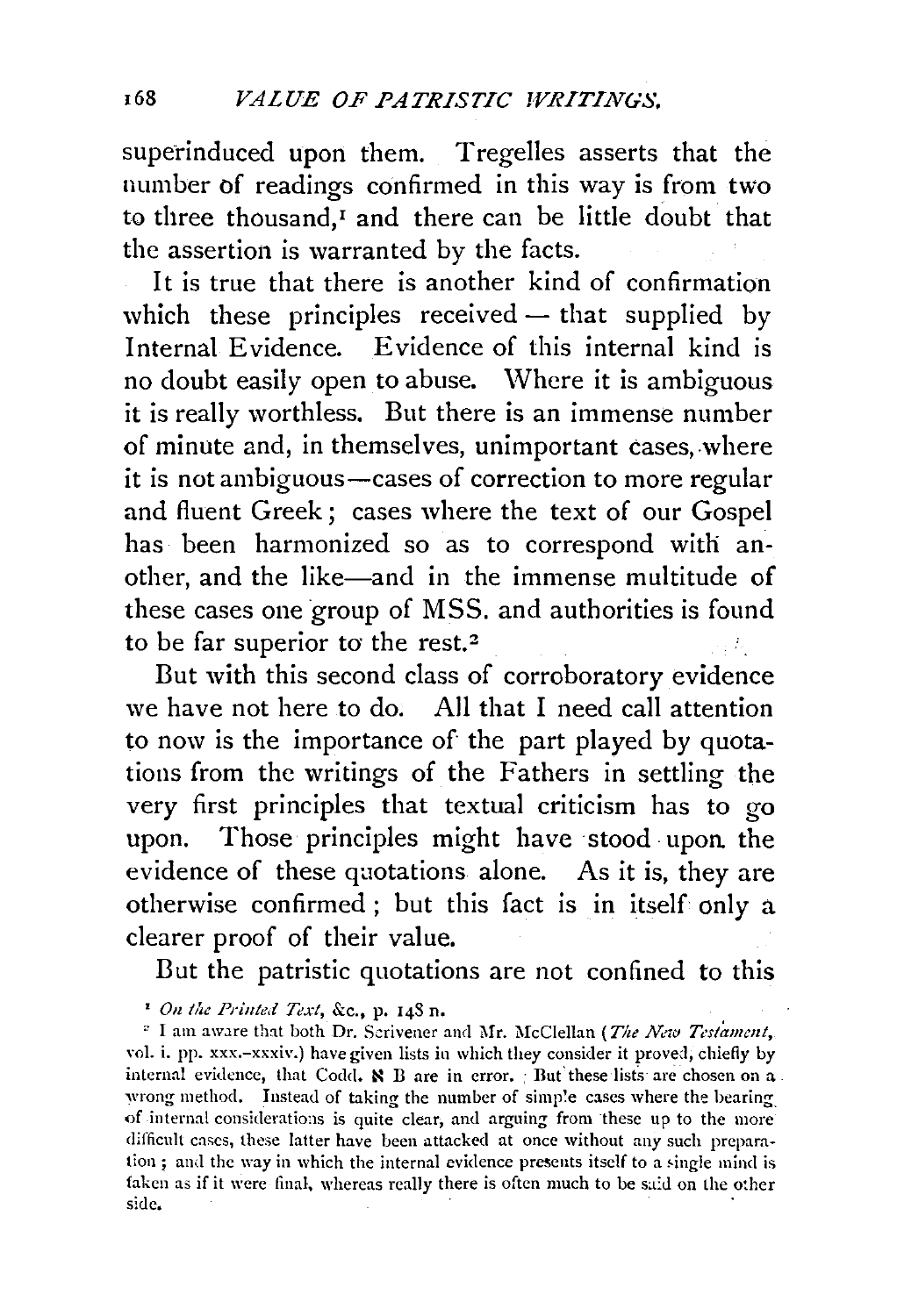rough and general use. Textual criticism is an instrument that is capable of receiving a very fine temper, and of being put to very delicate tasks. But long and complicated investigations are necessary before it can be brought to the required degree of perfection; and in such investigations the study of patristic quotations must needs play an important part.

Much has already been done. The patristic quotations had been consulted, in a more or less desultory way, from Erasmus downwards. In the early part of the eighteenth century, Mill had made a considerable collection of them, and Bentley, with his usual insight, proposed to undertake himself a thorough examination of the bearing of each quotation on the text. Bengel followed in the steps of Mill, and Wetstein also added something. But the first beginning of a systematic study of the patristic writings for text-critical purposes was made by Griesbach, who, in his *Symbolce Criticce,* brought together all the quotations he could find in the works of Origen. Thus commenced a new era which has seen several most important contributions to the critical apparatus. Lachmann, who (perhaps .after Bentley) may be called the founder of the school now in the ascendant, carefully examined or re-examined the readings in the Latin writers-Irenæus, Cyprian, Hilary of Poitiers, and Lucifer of Cagliari, and also those in Origen. The Greek Testament of Tregelles contains "all the citations that he could gather from the Fathers, Greek and Latin, of the first three centuries, including Eusebius and others, who belong partly to the fourth."<sup>1</sup> And in Tischendorf's eighth edition may be seen a mass of matter of the same kind.

• Home's *Introduction,* vol. iv. p. 341 ..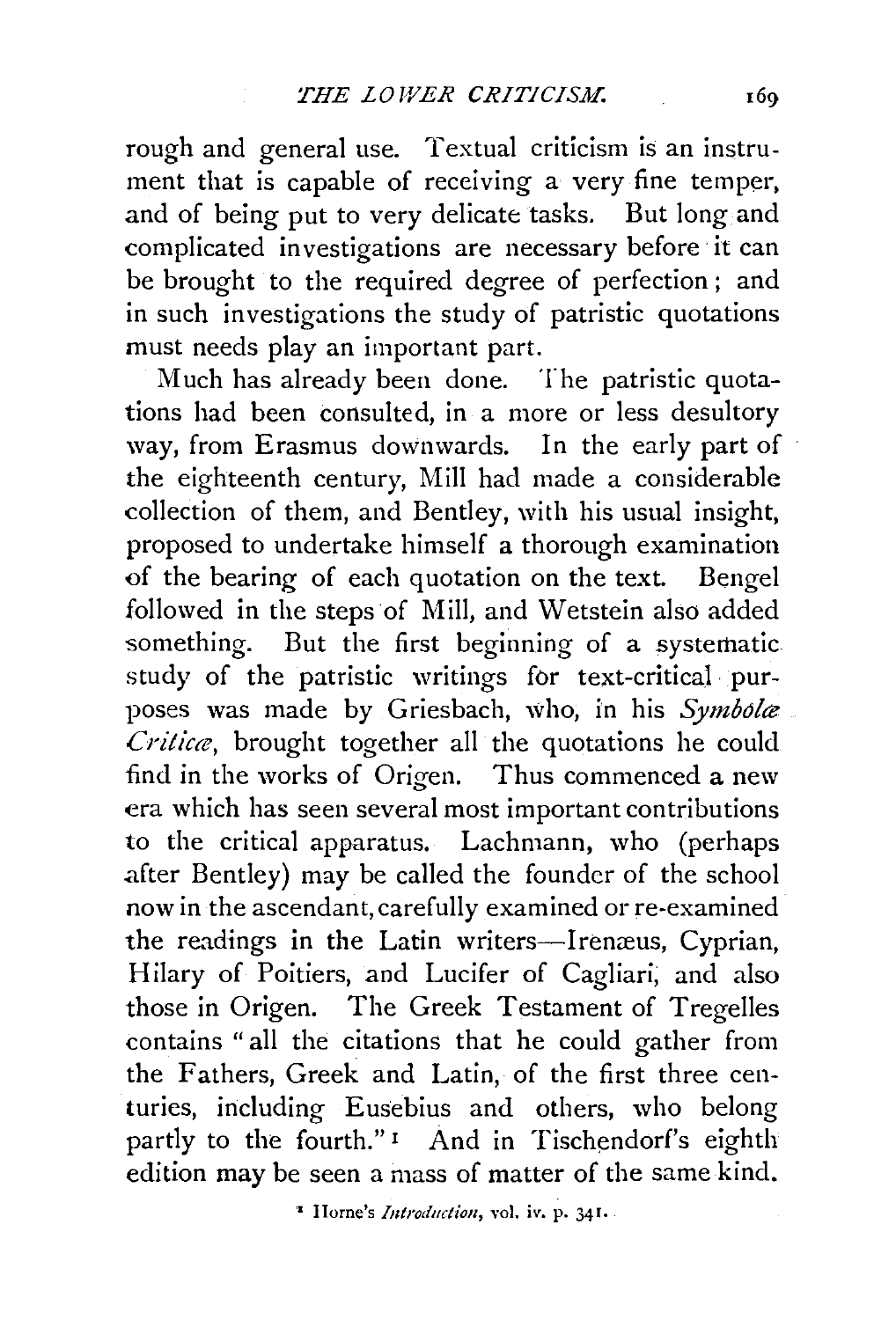When the works of these last two critics are considered, even after all due allowance has been made for the help afforded by their predecessors, it is impossible not to feel amazed at the combined amount and accuracy of the materials collected. In this one department of quotations alone enough seems to have been done to be the work of a lifetime, and yet in each case this was only one department in a whole field of research. Nor should it be supposed that the collection of patristic quotations is at all a mechanical thing, in which the mind itself may remain passive. It is not so by any means. Constant watchfulness and a sound and practised judgment are necessary. The critic must be sure (I) that he has the true text of his author before him; (2) what passage it is that the author is. quoting (and this is a point about which it is very possible to make mistakes); ( $3$ ) that the quotation is. deliberately taken from a MS., and not made freely from memory, and intended rather as an allusion than a quotation ; and (4) what precise reading it was that the MS. presented. In order to be clear on these points, every single instance of supposed quotation has. to be weighed carefully with its context, and only· the sifted results of a most extended study can be admitted into the critical apparatus. It needs perhaps some little practical experience of text criticism to appreciate the immense labour of the task which Tischendorf and Tregelles undertook and the very large amount of success that they have attained.

And still the end has not yet been reached. Much has been done, and a first rough approximate result has perhaps been made possible. But not a little still remains to do. The *desiderata* just enumerated them-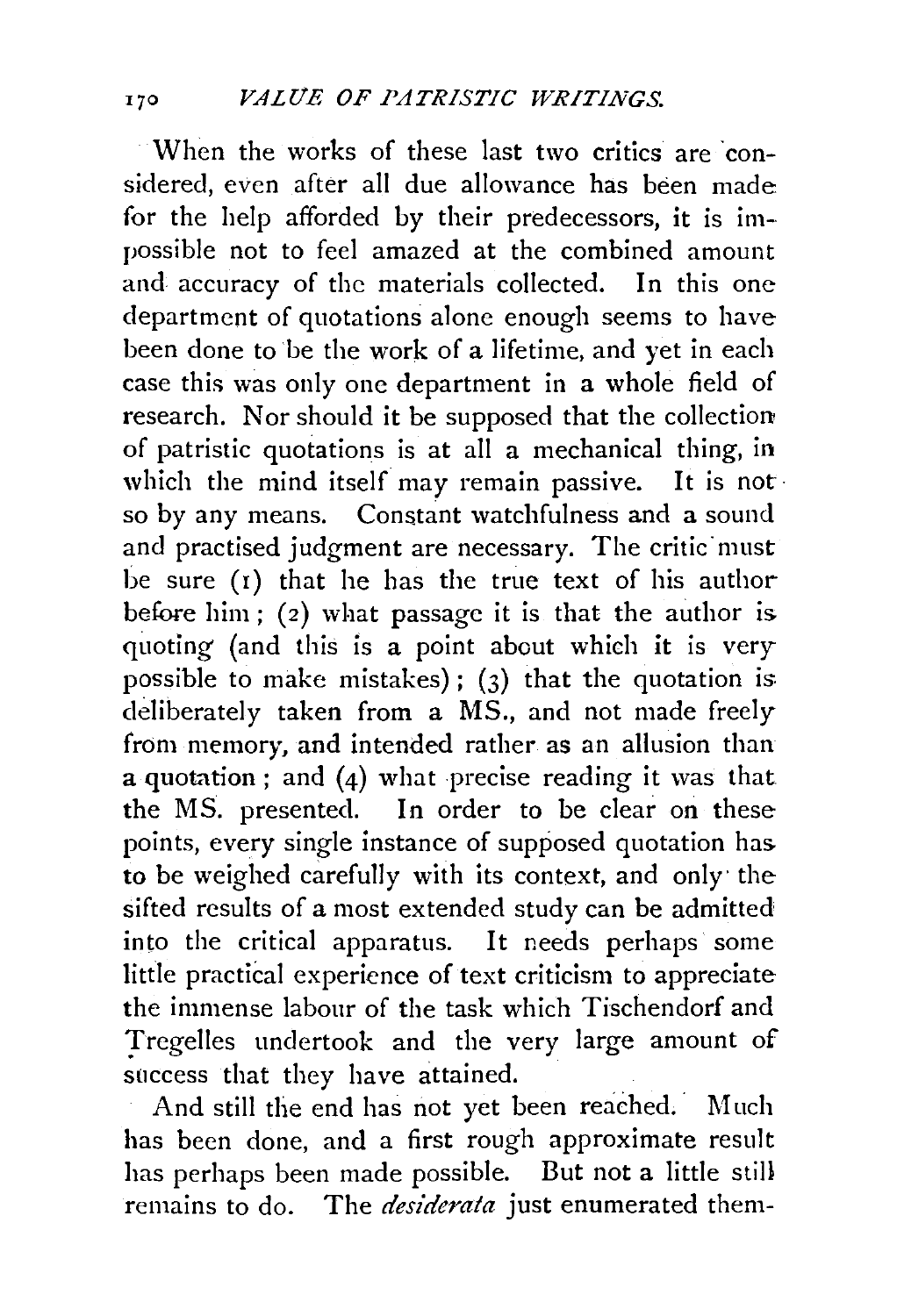selves are suggestive. It cannot be expected that the Diblical critic should make his own text of the ecclesiastical writers whom he is quoting. He ought to find a trustworthy text made ready to his hands. But this is the case with only a comparatively small portion of the writings in question. The Apostolic Fathers indeed have been-or are being-magnificently edited; but though they have some value for the text of the Septuagint, they are too early to have much for that of the New Testament. Irenæus is perhaps sufficiently edited, and so also Tertullian.<sup>1</sup> Cyprian has been well done by Hartel;<sup>2</sup> but Origen is still used in the edition of Delarue, made about the middle of the last century. The text of Clement of Alexandria, who, in spite of his habitual freedom in quotation, cannot but be of great importance, is notoriously unsatisfactory. And so on. The field of the patristic writings needs to be thoroughly overhauled. What makes this the more urgent is that where the text has not been critically tested, the quotations from the Bible are the first to suffer. The scribes were constantly in the habit of substituting the text with which they were themselves familiar for that which they found before them in the MS. So that what we have very frequently is not the words of the Father as they were originally written, but simply the late Byzantine or Vulgate text current in the Middle Ages when the MS. was copied.

<sup>&</sup>lt;sup>1</sup> Ly Oehler, with the corrections of Rönsch. (See *Das N. T. Tertullian's,* pp. 36, 37.) For a perfect edition we shall have to wait for that which is promised

by the Academy of Sciences at Vienna.<br><sup>2</sup> Since writing the above, however, Dr. Hort, who is probably the highest nuthority in Europe on such matters, tells me that Hartel is faulty, especially in 1 iblical quotations; that the text of Irenæus can only be used with great circumspection ; and that Rönsch -"much as we owe to him "-is not entirely satisfactory. Germany is great, but for precise and delicate criticism Cambridge is greater  $\rlap{!}{}^*$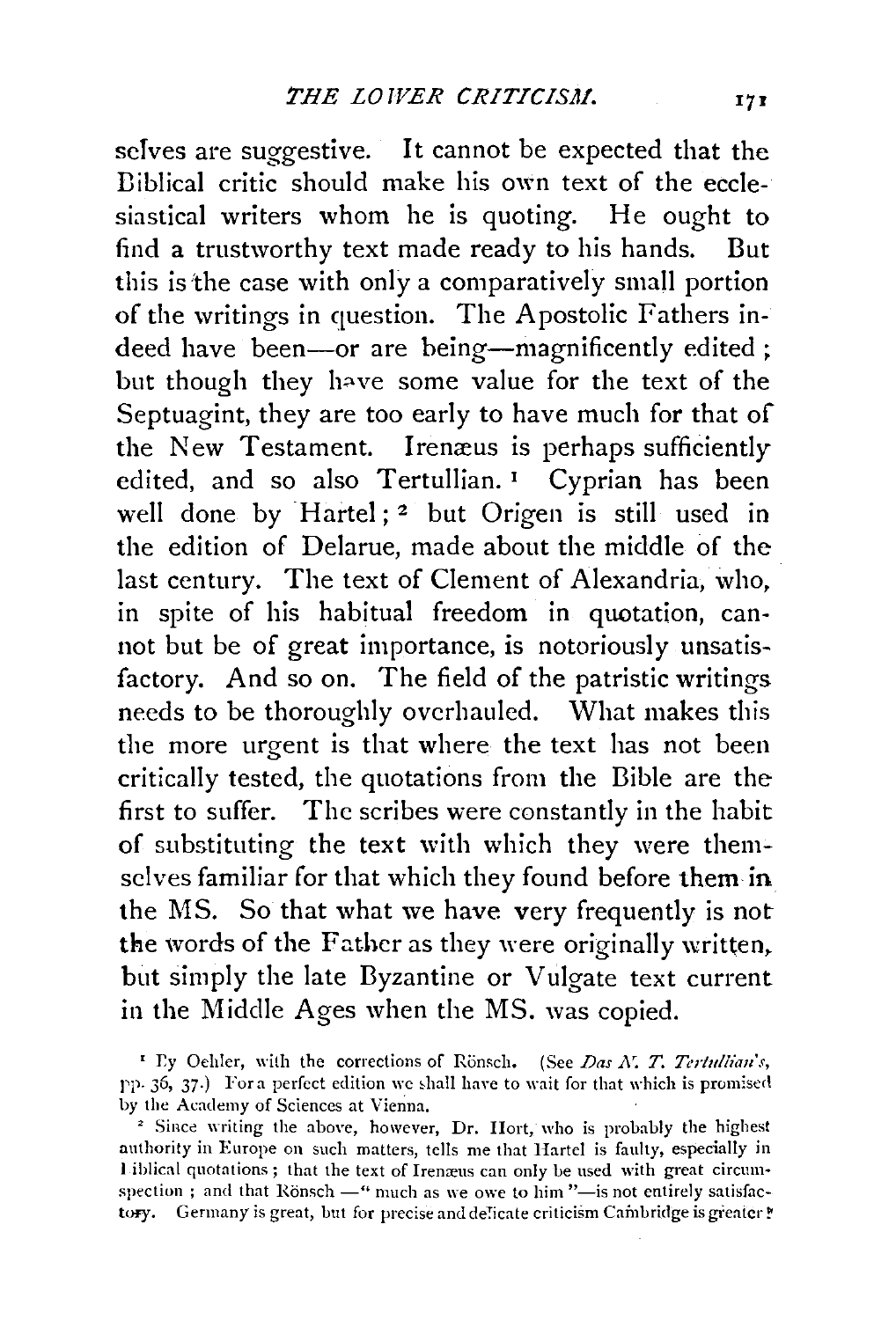This is one direction to which attention may be turned very profitably. Another is indicated by some recent publications. If Griesbach's *Symbola Critica* marked a second stage in the application of patristic quotations to the study of Biblical text, the book entitled *Das Neue Testament Tertullian's*,<sup>1</sup> by Rönsch, marks a third. This book contains a complete collection of the quotations from the New Testament in two columns, according as they are express quotations or only allusions and reminiscences. It is accompanied by a critical commentary.

Two things seem strange about this book. One is that, though eight years have elapsed since its publication, it should not as yet have been followed by others of the same kind. The utility of the plan is so certain that it would seem to be only obvious to deal with Irenæus and Cyprian and others in the same way. Yet, so far, this has hot been done. It appears indeed that the well-known scholar, De Lagarde, has collected over forty thousand Biblical quotations from Augustine, which he has been unable to publish (as we gather) from want of funds. 2 If this is the case, it is very greatly to be regretted; and the question naturally suggests itself whether, as English resources and liberality have not seldom before stepped in to remedy the shortcomings of English scholarship, so here it might not be possible for English means to help in obtaining the publication of a work that cannot fail to be of so much value. 3

' Leipzig, r87r.

" See Ziegle•·, *Die lateiuischen Bibdiibcrset:::ungen vcr Hicronymus,* p. 65.

3 Xot, however, of the highest value. Dr. Hort points out that (r) Augustine's quotations represent "the most completely revised and corrupted Latin text at all events in most books of the New Testament" (of which I was partly aware); (2) "Ziegler has shewn by his own and Dombart's collations that the Benedictine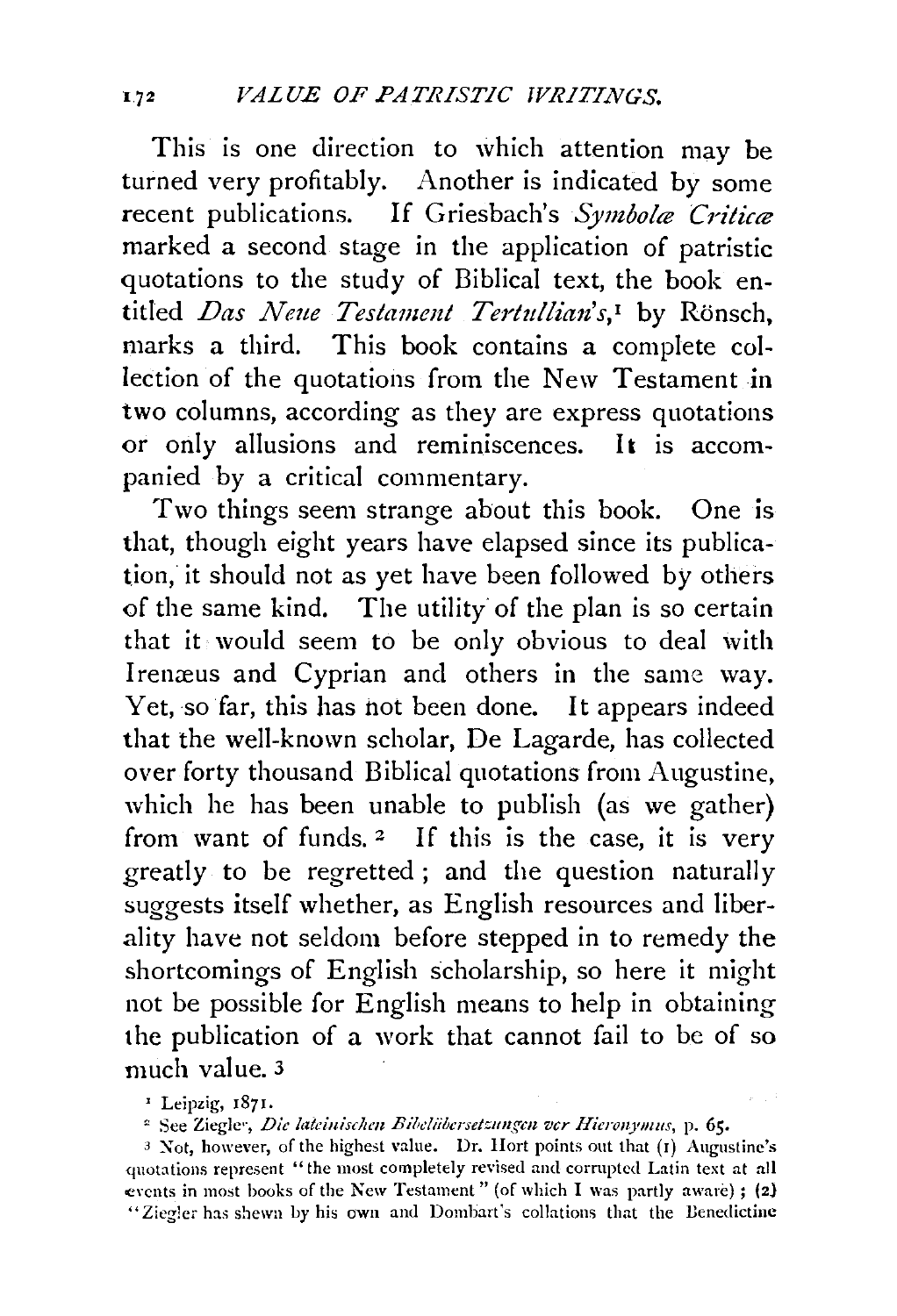The second fact that strikes one as strange is that the appearance of Rönsch's work should not have given a greater and more direct stimulus than it seems to have done to the study of the origin and mutual relations of the different forms of the Old Latin. It is true that progress has been made in our knowledge of the Version, but it is rather in outlying regions than at the centre and heart of the problem. The Earl of Ashburnham has had published the text of nearly the whole of the Books of Leviticus and Numbers from a MS. of the seventh century in his possession. Portions of the Books of Genesis and Exodus have been published by Vercellone. Some small fragments of the Books of Samuel have also been brought to light. But by far the largest contribution in regard to the Old Testament has been made by Professor E. Ranke, of Marburg, who has published a number of considerable fragments both of the Pentateuch and of the Prophetic Books. When the time comes for the production of a thoroughly critical edition of the Septuagint, these publications will be of great value, as the Old Latin.Version was made from the Greek, and will be evidence for the text of the Septuagint in the second century A.D.

A series of interesting researches in the portion of the Version containing the Epistles has recently been made by Ziegler. These researches began with the publication, in 1876, of the so-called "Freisingen Fragments" of St. Paul's Epistles, with some fifty-eight verses of the First Epistle of St. John.<sup>1</sup> Then followed,

text is by no means to be depended on, ami of course it is Lagarde's basis." Still, " in the Old Testament Augustine very often furnishes the only Old Latin evidence: of any kind, as, indeed, he sometimes does in the New."

<sup>&</sup>lt;sup>1</sup> Itala-Fragmente der Paulinischen Briefe, &c. Marburg. 1876.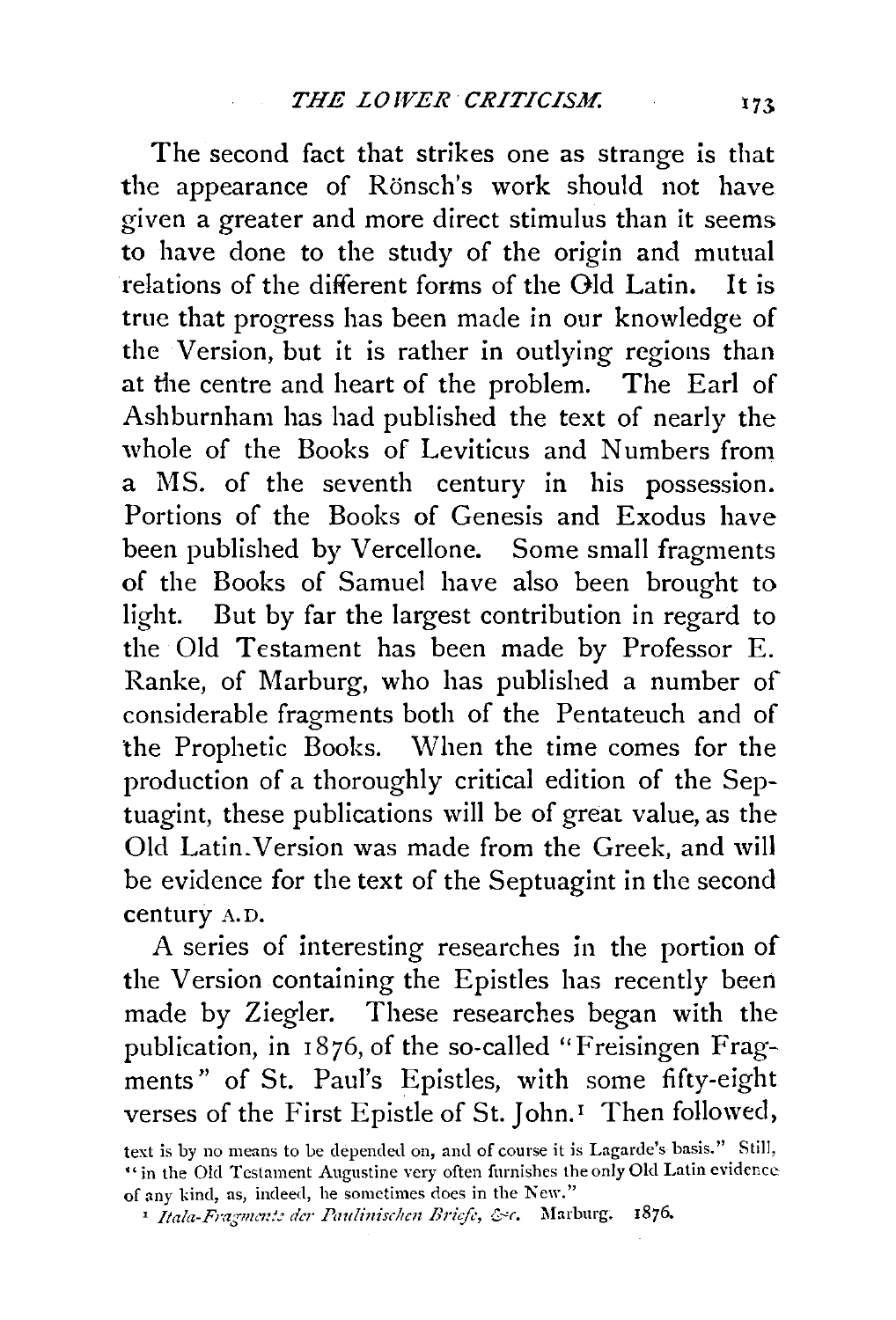in 1877, fragments from the same text of the two Epistles of St. Peter, recovered in part *from the impressions left by the ink on the paste*, by which strips cut from the MS. had been used to attach together the two sides of the binding of a later MS. of the Vulgate.<sup>1</sup> The zeal and care shewn in such a discovery deserve to be commemorated. Early in last year Ziegler gave to the world some further results of his investigations in a treatise on the " Latin Versions of the Bible before Jerome." 2

There was an emphasis on the plural "Versions." One of the main points for which Ziegler contends is that the different forms of the Old Latin that have come down to us are not (as is commonly supposed) variations gradually introduced from a single original, but that they represent a number of quite distinct translations. In proving this point, Ziegler has made great use of the patristic quotations. He thinks that one type of text is traceable in Tertullian; that another distinct type appears in Cyprian and a group of African writers; and that the quotations made by Augustine have their affinities rather with Italians like Ambrose .and Ruffinus.

By means of this application of the patristic quotations, and by a diligent comparison of them with the MSS., Ziegler seems to have found the key to a problem which has long perplexed the text-critics. Augustine speaks in terms of praise of a certain " Versio I tala" as surpassing the rest in clearness and fidelity.3 Assuming that Augustine himself would

<sup>&</sup>lt;sup>1</sup> See *Bruchstiicke ciner Vorhieronymianischen Uebersetzung der Petrus-Briefe*,  $p. 608.$  (Separat-abdruck.)

<sup>&</sup>lt;sup>2</sup> Die lateinischen Bibelübersetzungen vor Hieronymus und die Itala des Augus-*Jiuus.* i\Iiinchen. 1879· 3 *De Doctr, Chn'st.* ii. 1.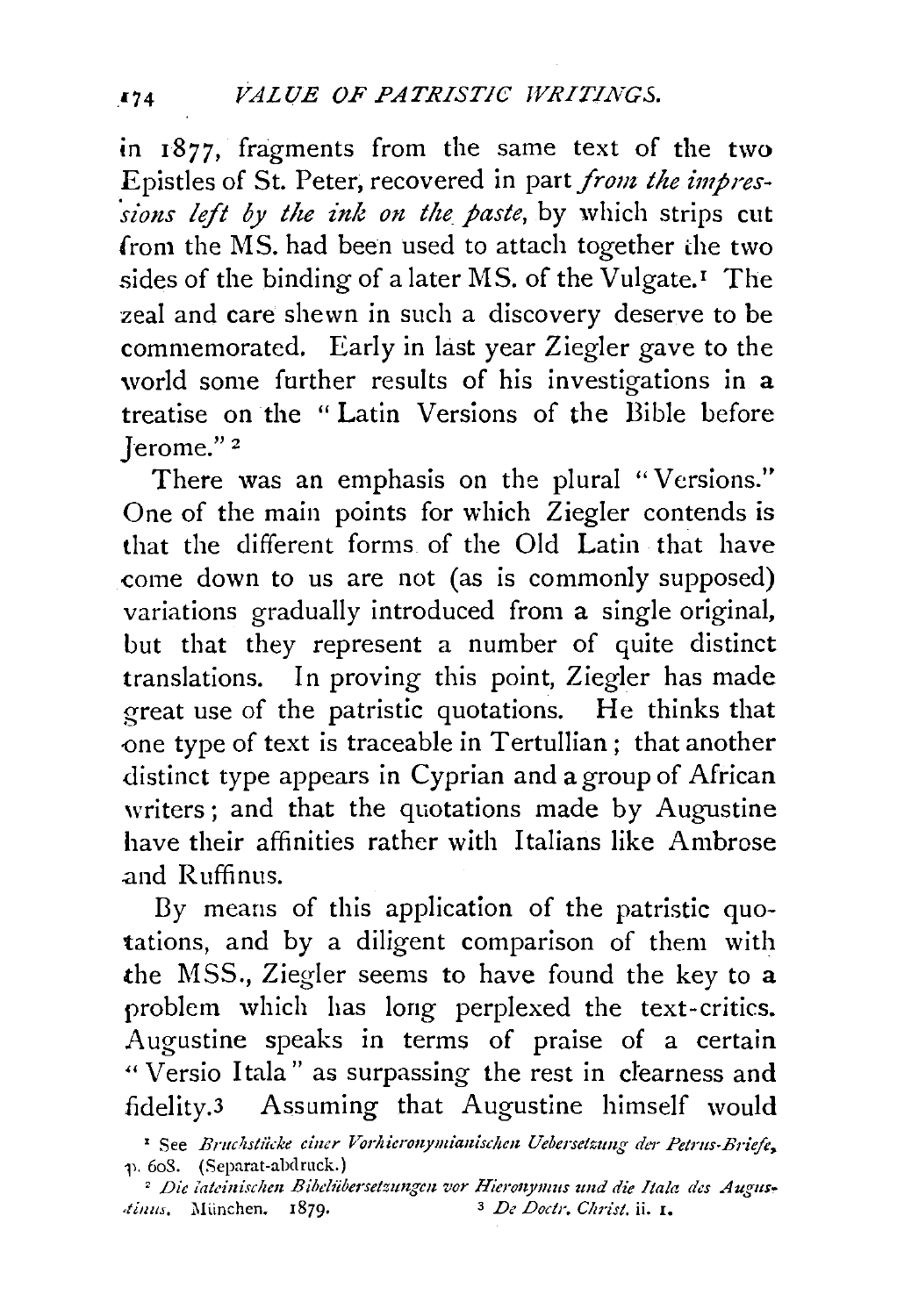naturally make use of this Version, Ziegler points out the close resemblance between the quotations in the writings of that Father and the Freisingen Fragments which he himself had published. So close is this resemblance, that out of more than 3500 words, in which they are parallel to each other, there are not much more than seventy variations, some forty of which Augustine has in common with the. Vulgate, which he is known also to have used. This serves to shew pretty conclusively that the Freisingen Fragments belong to the text which St. Augustine called " I tala." 1

With a backhanded stroke the same demonstration shews the incorrectness of the use which has been common in Germany, though Tregelles protested against it with effect in England; that, namely, by which the term "Itala" was taken as a general designation of the Old Latin. The "Versio Itala" was certainly not a name for the Old Latin translation as a whole, but only for a single form of it—whether that form is to be regarded as a separate and independent translation, or as a recension of a translation already existing.

Tregelles is also confirmed by Ziegler on another point on which he had raised a protest. Cardinal \Viseman had put in a claim for a certain Codex *m*  that it was an actual work of St. Augustine, and it had been edited by Mai as "S. Augustini Speculum."<sup>2</sup> Tregelles had affirmed, in opposition to this, that the text was African and not Italic; and Ziegler made a similar observation in his earliest work, adding the

<sup>•</sup> *Die !at. Bibeliibersetzungen,* p. 82. 2 The term "Speculum" seems to be used for "a collection of extracts " or "common·place book!'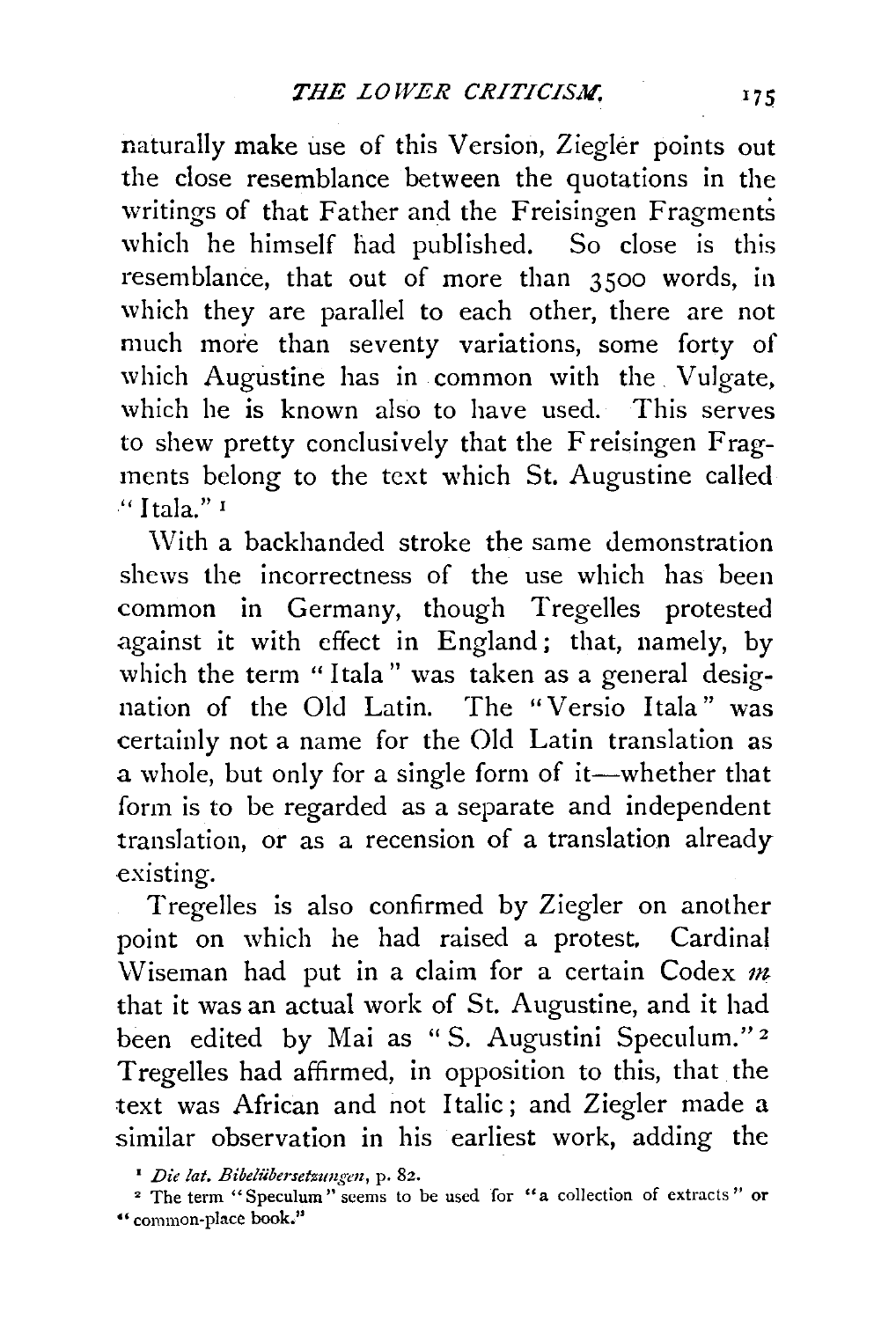further proof that this Codex contained the Apocryphal Epistle to the Laodiceans, which Augustine neither quoted nor received.<sup>1</sup>

In yet another instance were patristic citations happily applied in conjunction with MSS. By this means two propositions were proved: (r) that the famous "Comma Johanneum," the passage on the three witnesses in r John v. *7,* formed no part of the original text of the Vulgate, the earliest supposed copy in which it was found, the Codex Cavensis, being really largely interpolated from other sources; (2) that the interpolation probably found its way into the text of the Epistle during the controversy against the Arians at the time of the great Vandal persecution.<sup>2</sup>

With these conclusions our knowledge of the Latin Versions has been enriched, and in all, or most of them, the study of the writings of the Fathers has borne-as it must do in all *comparative* criticism-a prominent place. The remarkable omission noticed above is that, whereas much has been done for the fragmentary remains of the Version in the Epistles and the Old Testament, very little has been done in recent years for the Gospels, where the materials are ample. Scrivener enumerates no less than thirty-two codices, several of which contain the Gospels entire, or nearly so; and some other fragments are to be added. But these abundant materials exist at present in a very scattered shape. Some of them need critically reediting. All need to be collected together and tested by careful comparison with the quotations in the writings· of the Fathers. Only in this way will it be possible

<sup>&</sup>lt;sup>1</sup> Itala-Fragmente, pp. 7, 8. *Bruchstücke d. Petrus-Briefe*, p. 652.

<sup>&</sup>lt;sup>2</sup> See *Bruchstücke*, &c., pp. 653-660.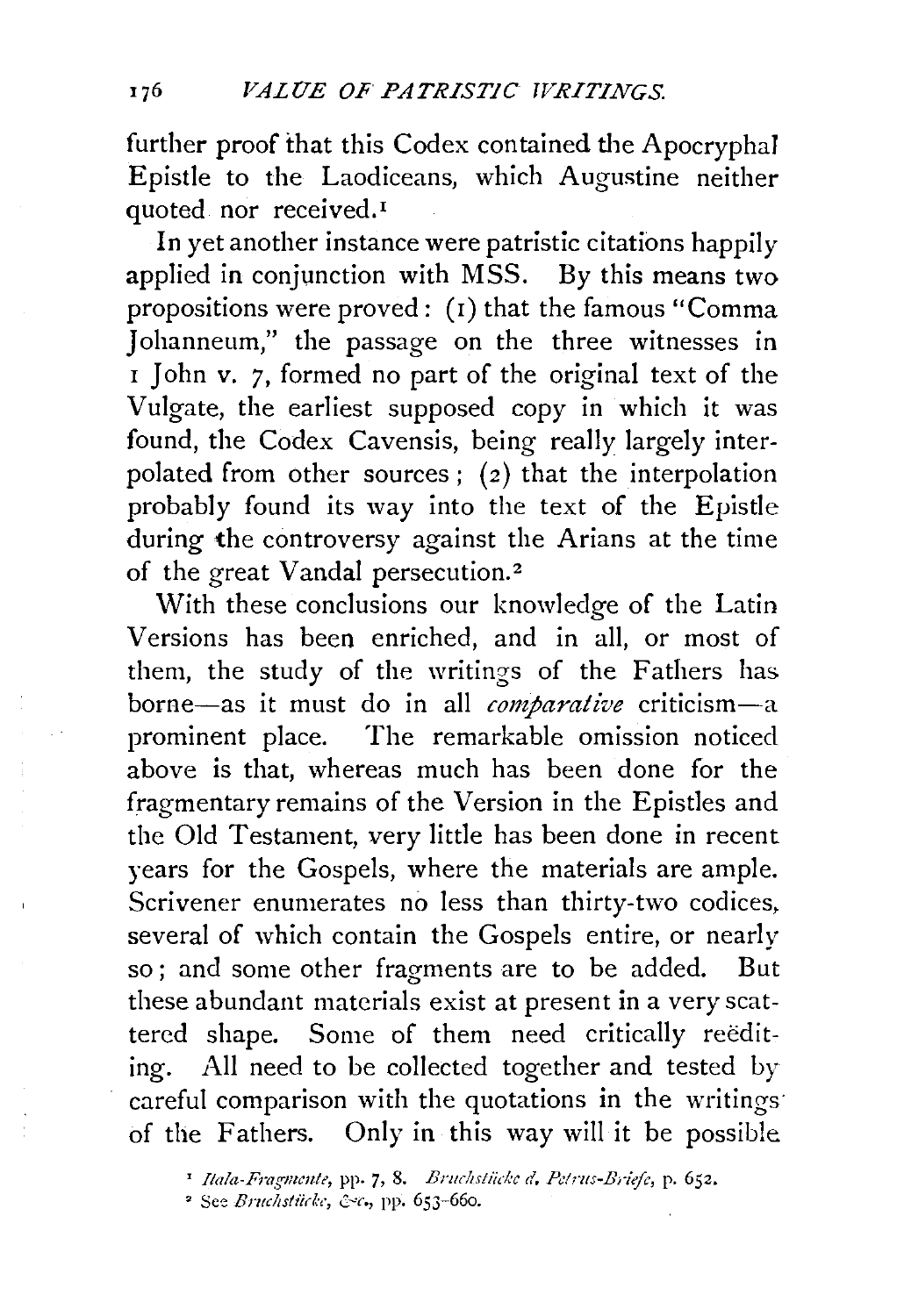to determine the real origin of the Version-whether it proceeds from one translation, or from several ; and if from several, how many distinct types may be traceable.

The results thus obtained will not by any means stop with the illustration they will afford of the history of the Version. They will be a help to text criticism in determining the primitive type of the Old Latin text. They will be a help to the history of the Canon in shewing approximately at how early a date the books of the New Testament were translated into Latin, and what was the state of the text when they were so translated. They will throw a light, perhaps, on other questions apparently more remote still. It has long been my belief that the study of the Old Latin is more qualified than anything else to clear up the difficulties which surround the question as to the mutual relations of the Synoptic Gospels. There, too, we have the same phenomena-marked differences combined with marked resemblances, a ground-stock variously worked up-and by the study of these phenomena it may be possible to fix more definitely than has yet been done the extent to which unity may exist in diversity, and to which divergence from a given type is possible.

The Latin is only one and the most accessible of the Versions. Similar methods of investigation, if applied thoroughly to others, especially the Memphitic and Thebaic, would no doubt lead to results equally fraught with interest and value. And it is to be hoped that before very long we may look forward to the day when the character and worth of the best MSS. shall be no longer an esoteric conviction derived from long and trained experience on the part of a few practised VOL. XI. 14